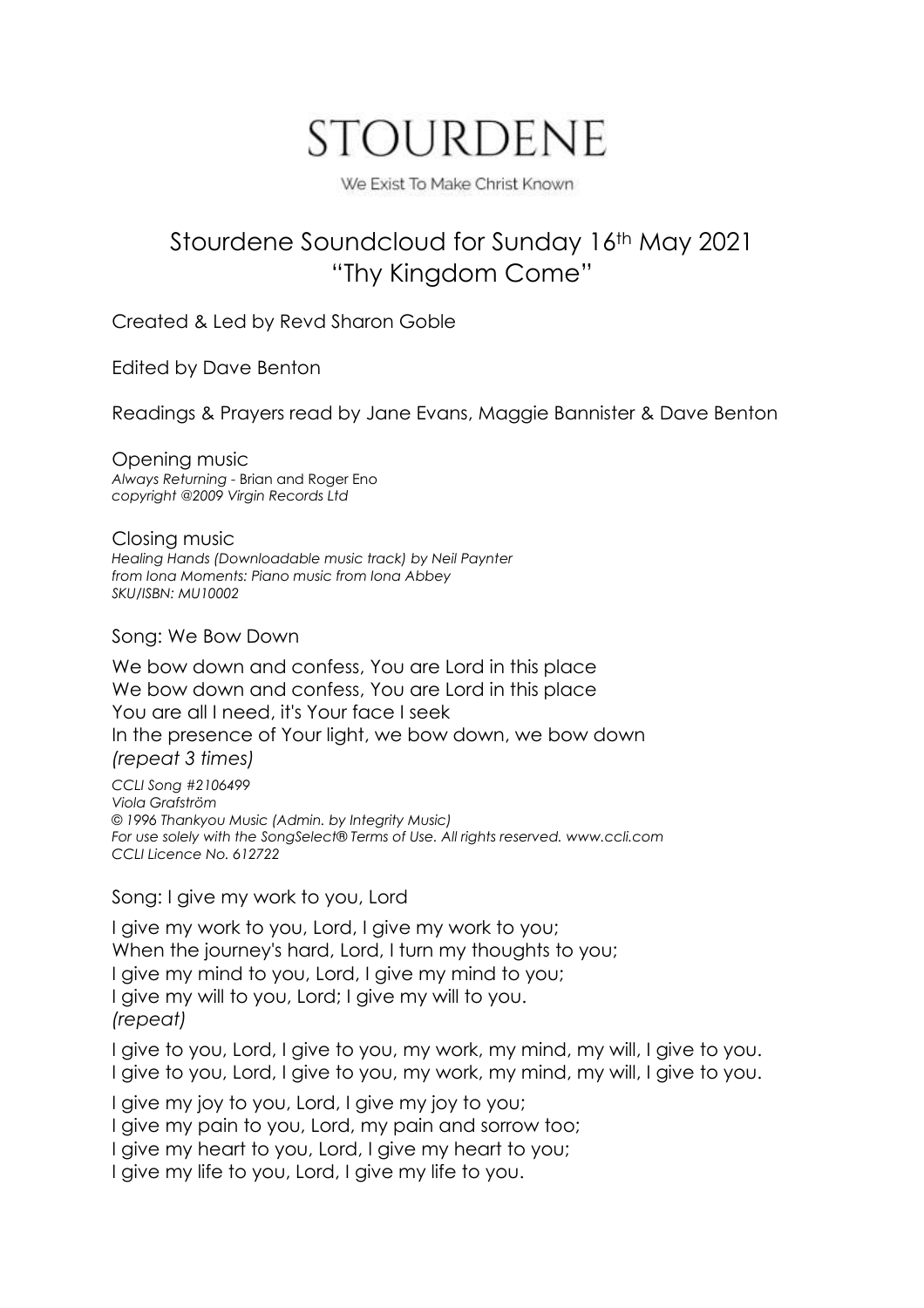I give to you, Lord, I give to you, my joy, my heart, my life, I give to you.

I give my work to you, Lord, I give my work to you; I give my mind to you, Lord, I give my mind to you; I give my heart to you, Lord, I give my heart to you; I give my life to you, Lord; I give my life to you.

*Margaret Rizza CCLI SONG #5227213 Kevin Mayhew Ltd COPYRIGHTS 2004 Kevin Mayhew Ltd*

Song: Great are You Lord

You give life, You are love, You bring light to the darkness You give hope, You restore ev'ry heart that is broken And great are You Lord It's Your breath in our lungs So we pour out our praise, We pour out our praise It's Your breath in our lungs So we pour out our praise to You only *(repeat)*

It's Your breath in our lungs So we pour out our praise, We pour out our praise It's Your breath in our lungs So we pour out our praise to You only

All the earth will shout Your praise Our hearts will cry, these bones will sing Great are You Lord *(repeat)*

It's Your breath in our lungs So we pour out our praise, We pour out our praise to You only

*CCLI Song # 6460220*

*David Leonard | Jason Ingram | Leslie Jordan © 2012 Open Hands Music (Admin. by Essential Music Publishing LLC) So Essential Tunes (Admin. by Essential Music Publishing LLC), Integrity's Praise! Music (Admin. by Integrity Music), Little Way Creative (Admin. by Integrity Music) For use solely with the SongSelect® Terms of Use. All rights reserved. www.ccli.com CCLI Licence No. 612722*

#### Song: Lift up your heads

Lift up your heads (Lift up your heads) O you gates (O you gates) Swing open wide (Swing open wide) You ancient doors (You ancient doors) Let the King of kings (Let the King of kings) Take His rightful place (Take His rightful place) Make room, make way (Make room, make way) For the King of grace (For the King of grace)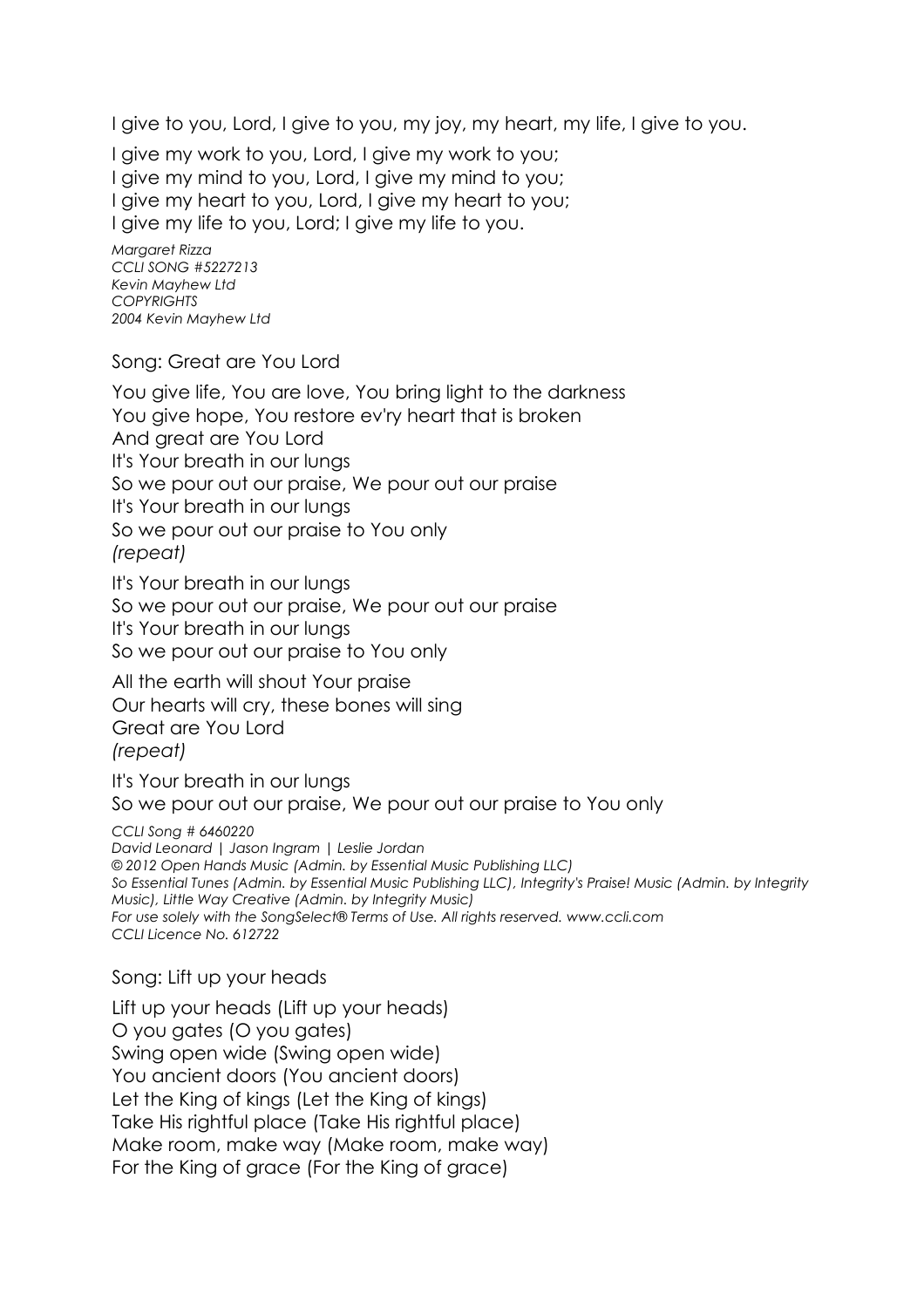Lift up your hands (Lift up your hands) Open up your hearts (Open up your hearts) His victory over sin (His victory over sin) and death is ours (and death is ours) Let the King of kings (Let the King of kings) Take His rightful place (Take His rightful place) Make room, make way (Make room, make way) For our King of grace (For our King of grace)

Who is this King of glory, Lord of pow'r His name is Jesus our risen King Who is this King so mighty, Lord of strength His name is Jesus our risen King

Lift up your hands (Lift up your hands) Open up your hearts (Open up your hearts) His victory over sin (His victory over sin) and death is ours (and death is ours) Let the King of kings (Let the King of kings) Take His rightful place (Take His rightful place) Make room, make way (Make room, make way) For our King of grace (For our King of grace)

Who is this King of glory, Lord of pow'r His name is Jesus our risen King Who is this King so mighty, Lord of strength His name is Jesus our risen King *(repeat)*

*CCLI Song # 2797863 Tommy Walker © 1998, 2000 Integrity's Praise! Music (Admin. by Integrity Music) WeMobile Music (Admin. by Integrity Music) For use solely with the SongSelect® Terms of Use. All rights reserved. www.ccli.com CCLI Licence No. 612722 Absolute Label Services (on behalf of Integrity Music); Adorando Brazil, LatinAutorPerf, BMI - Broadcast Music Inc., Capitol CMG Publishing, LatinAutor - UMPG, The Royalty Network (Publishing), and 11 music rights societies*

Song: Holy is the Lord

We stand and lift up our hands For the joy of the Lord is our strength We bow down and worship Him now How great, how awesome is He

And together we sing

Holy is the Lord God Almighty, the earth is filled with His glory Holy is the Lord God Almighty, the earth is filled with His glory The earth is filled with His glory

We stand and lift up our hands For the joy of the Lord is our strength We bow down and worship Him now How great, how awesome is He